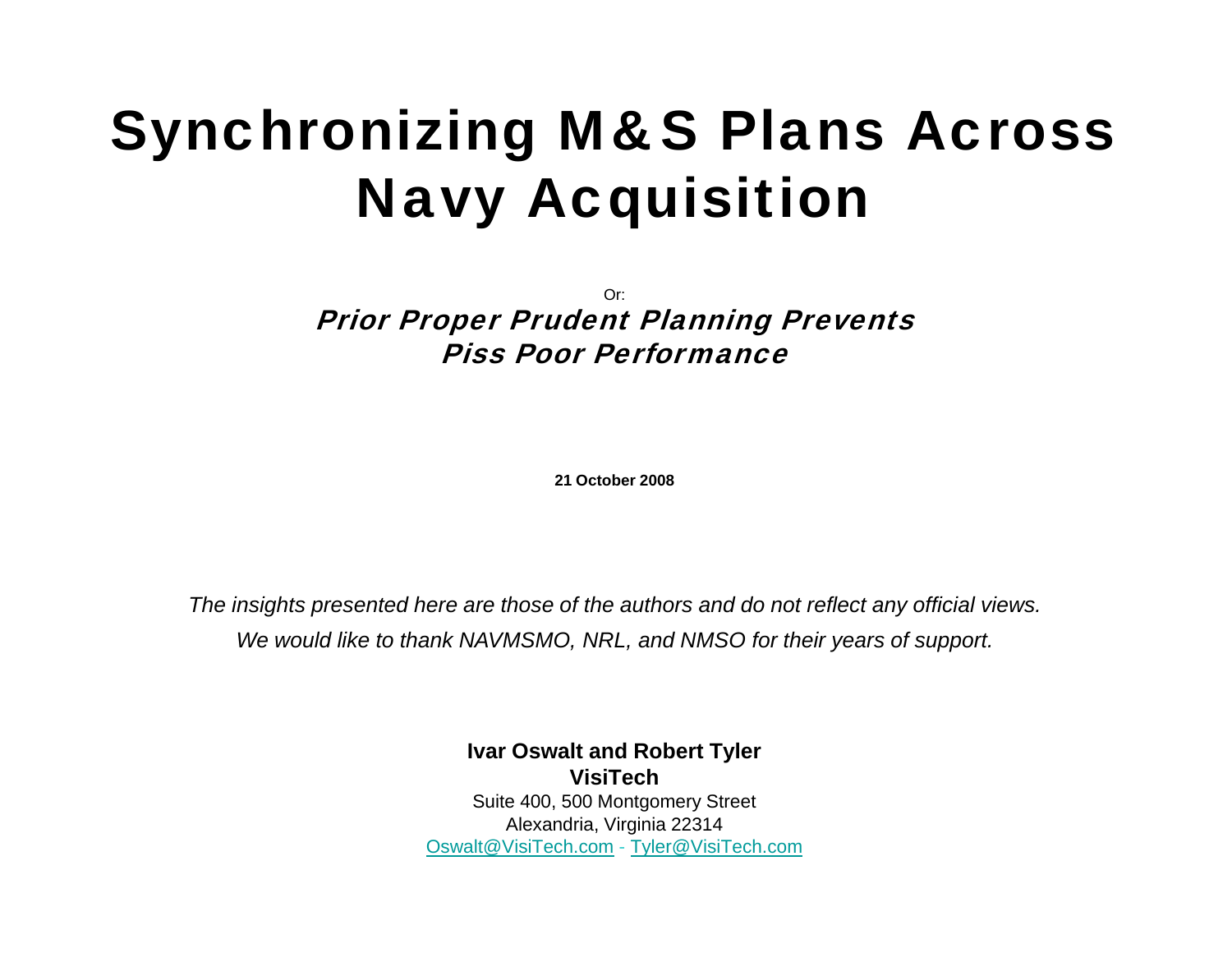# **Outline**

- Why M&S Planning
- Synchronize to Requirements
- Synchronize to Other Plans
- Synchronize to Future Activities
- Snapshot of Current Navy Acquisition M&S Plans
- $\bullet$ Conclusions and Recommendations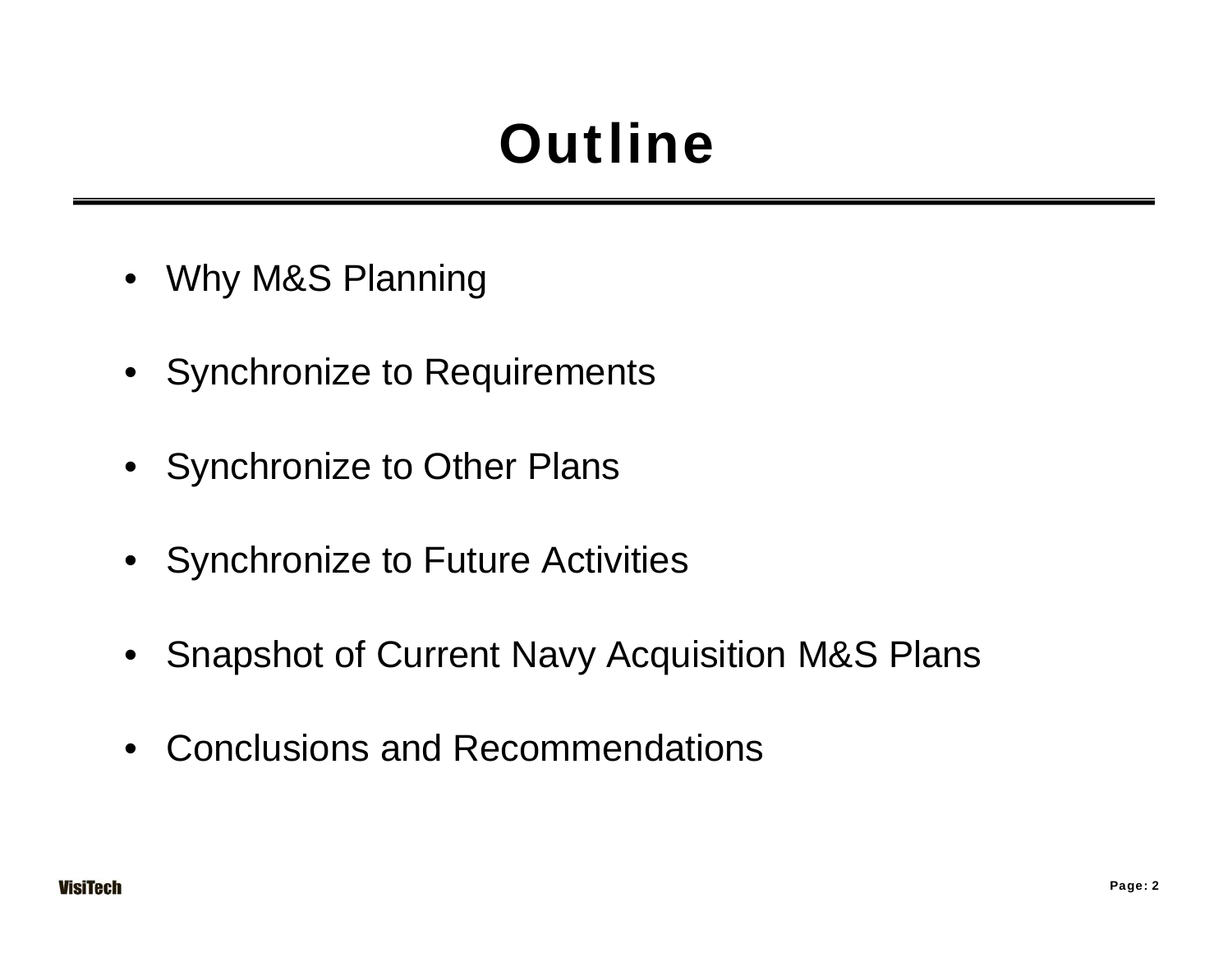#### M&S Investments



Large Expenditures in M&S! Yet the Cost of Planning is Quite Low\*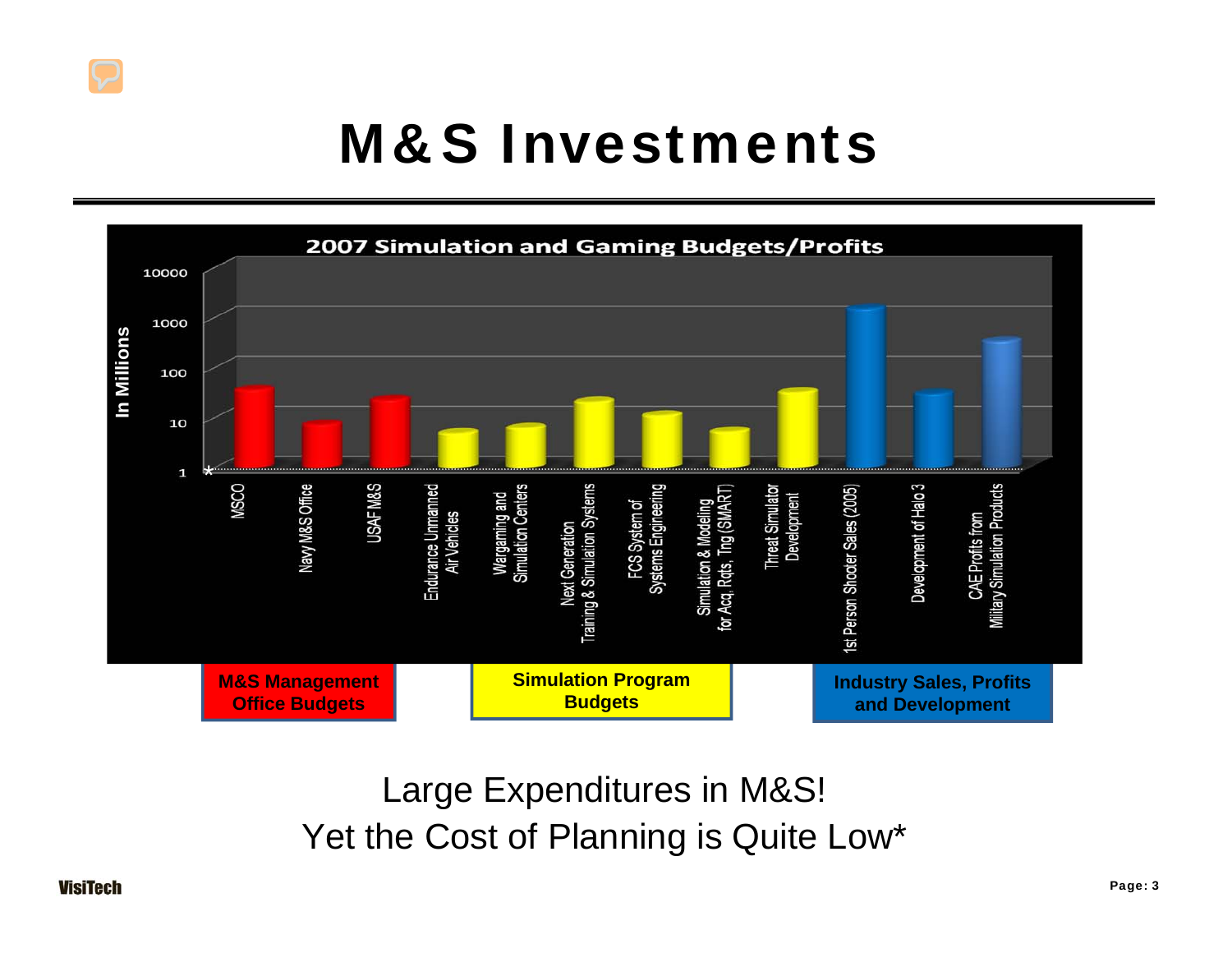## M&S Planning Can…

- •**Identify cross-cutting requirements and potential synergies**
- **Associate funding expenditures and capability delivery**
- **Facilitate common technical infrastructures**
- **Establish relationships between key personnel**
- •**Help coordinate individual efforts**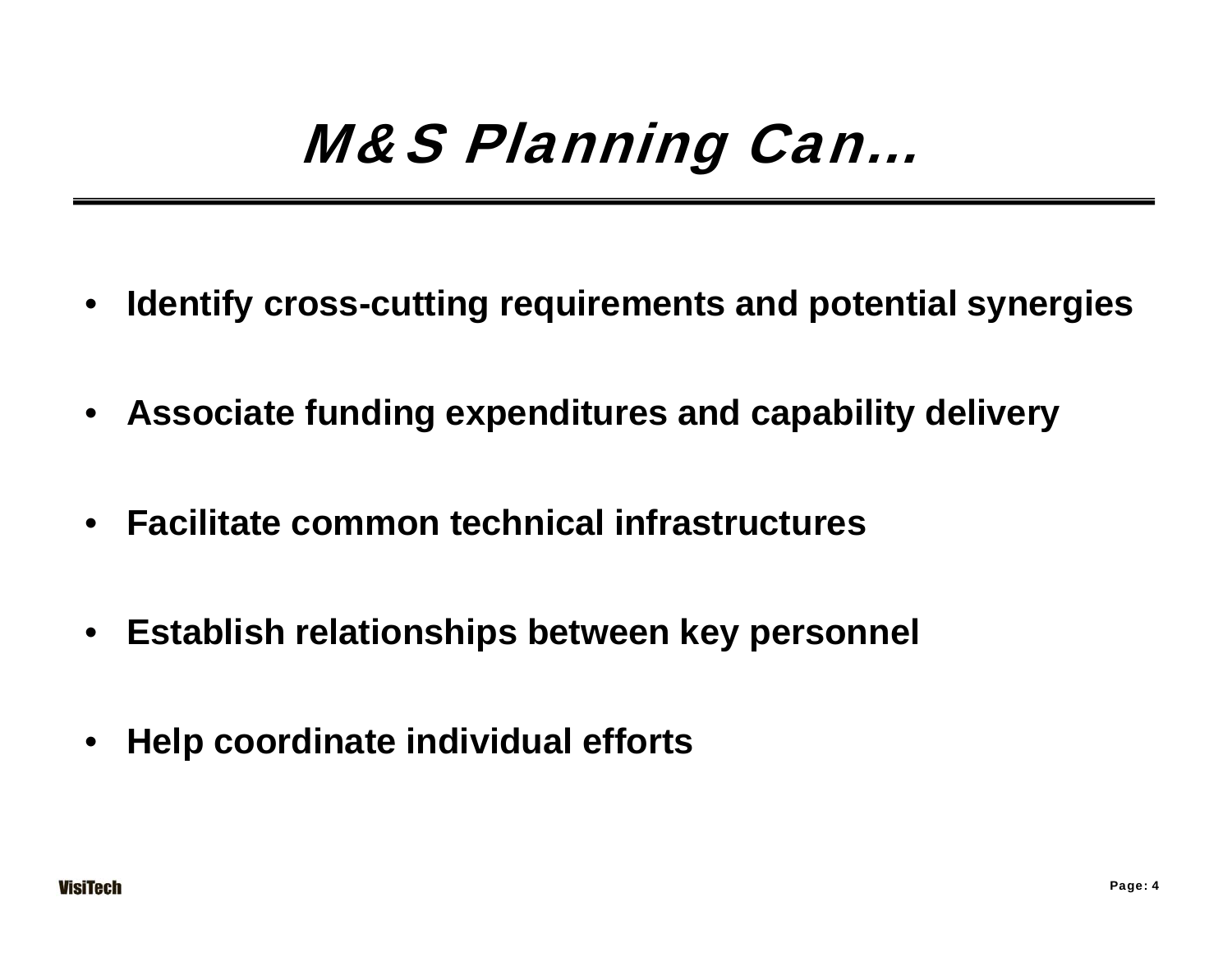## Relevance to Community

• Leaders / Sponsors

• Planners / Managers

• Developers / Implementers



That is:

• Operators / Users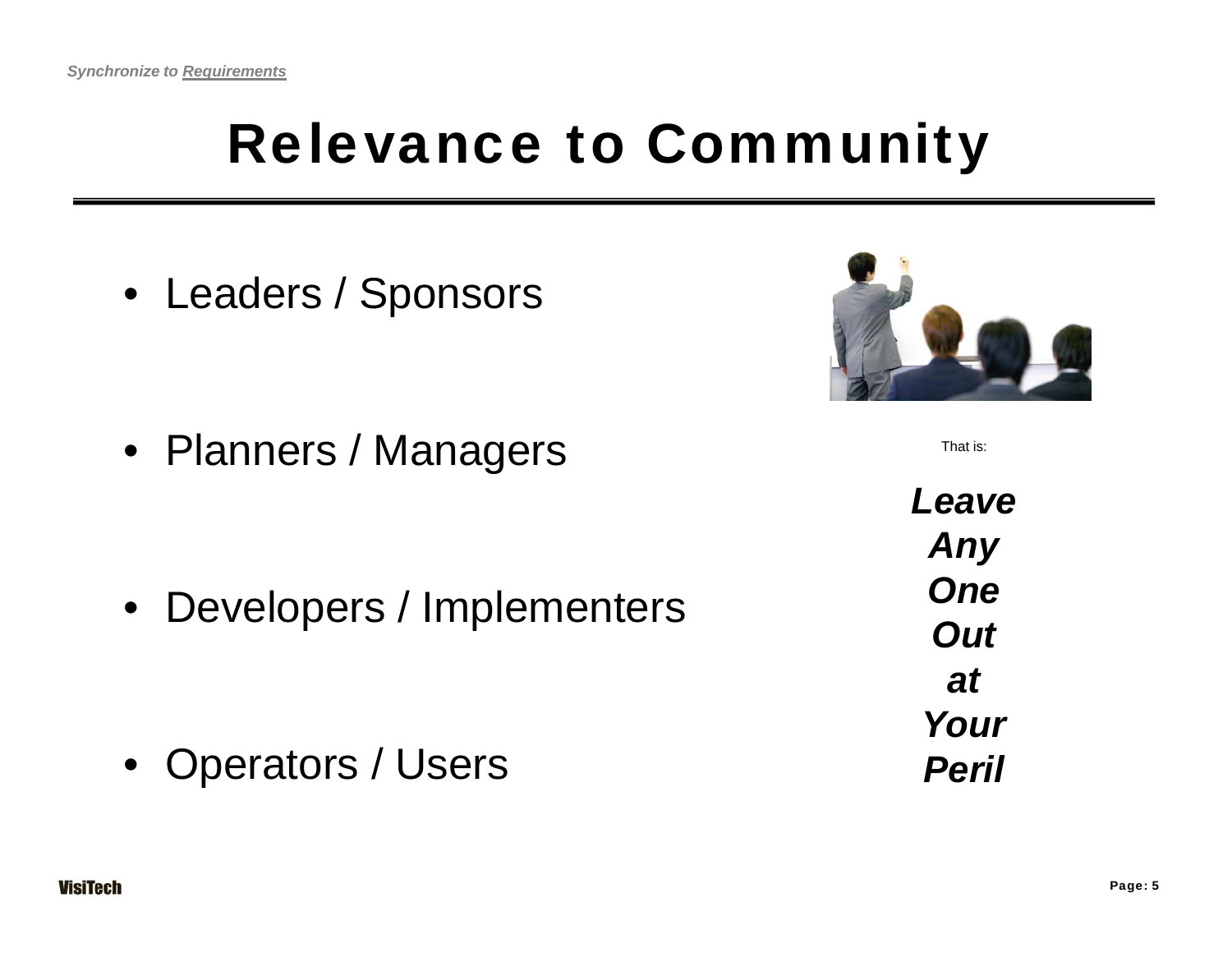#### Empower and Involve

• The Willing

• The Impacted

• The Needed

• The Required

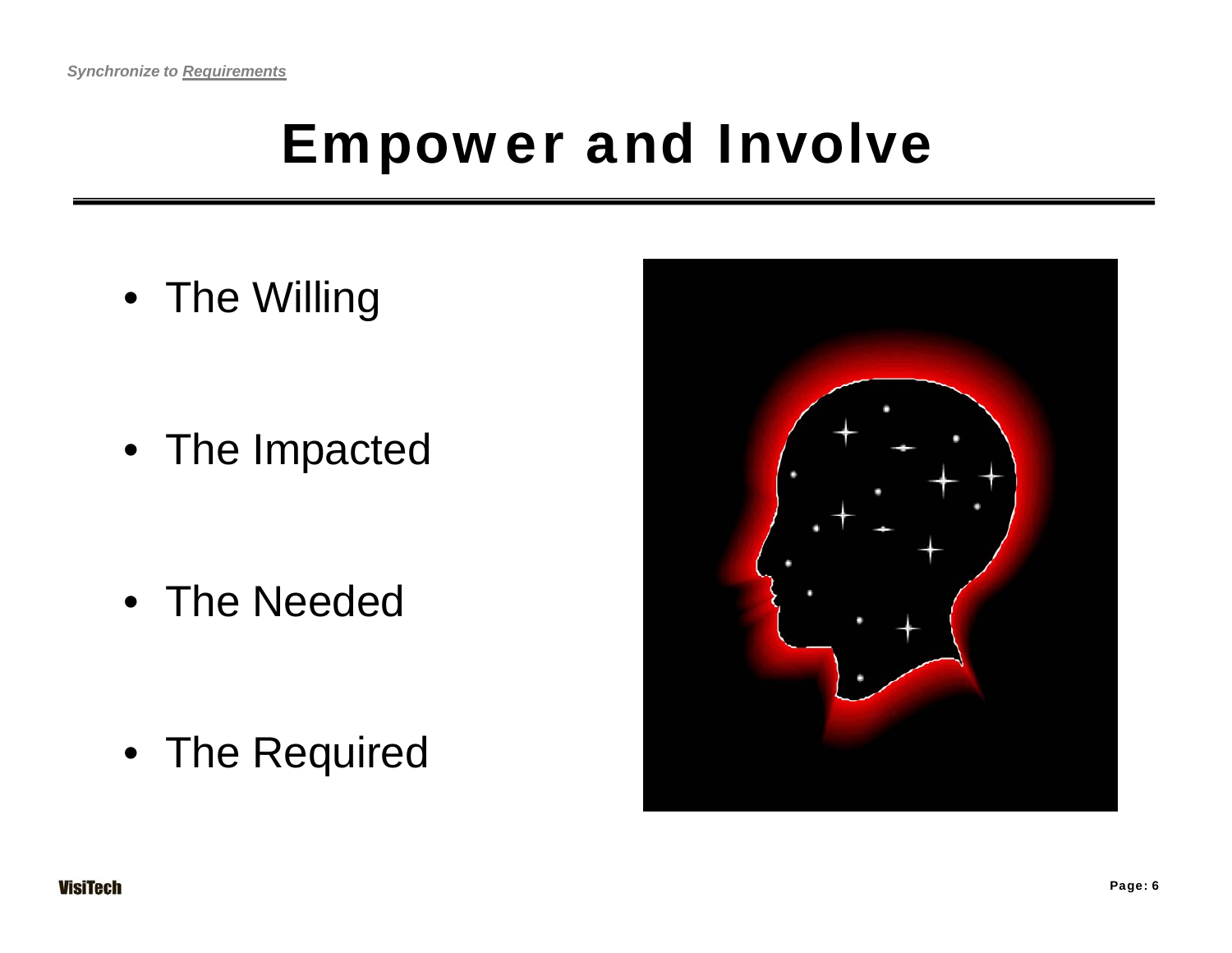# Guide and Iterate

• Spiral Development – With POA&M

• Include All Community Members

• Start General and Mature Specificity

• *Stay* in 'Swim Lane' of Plan Type

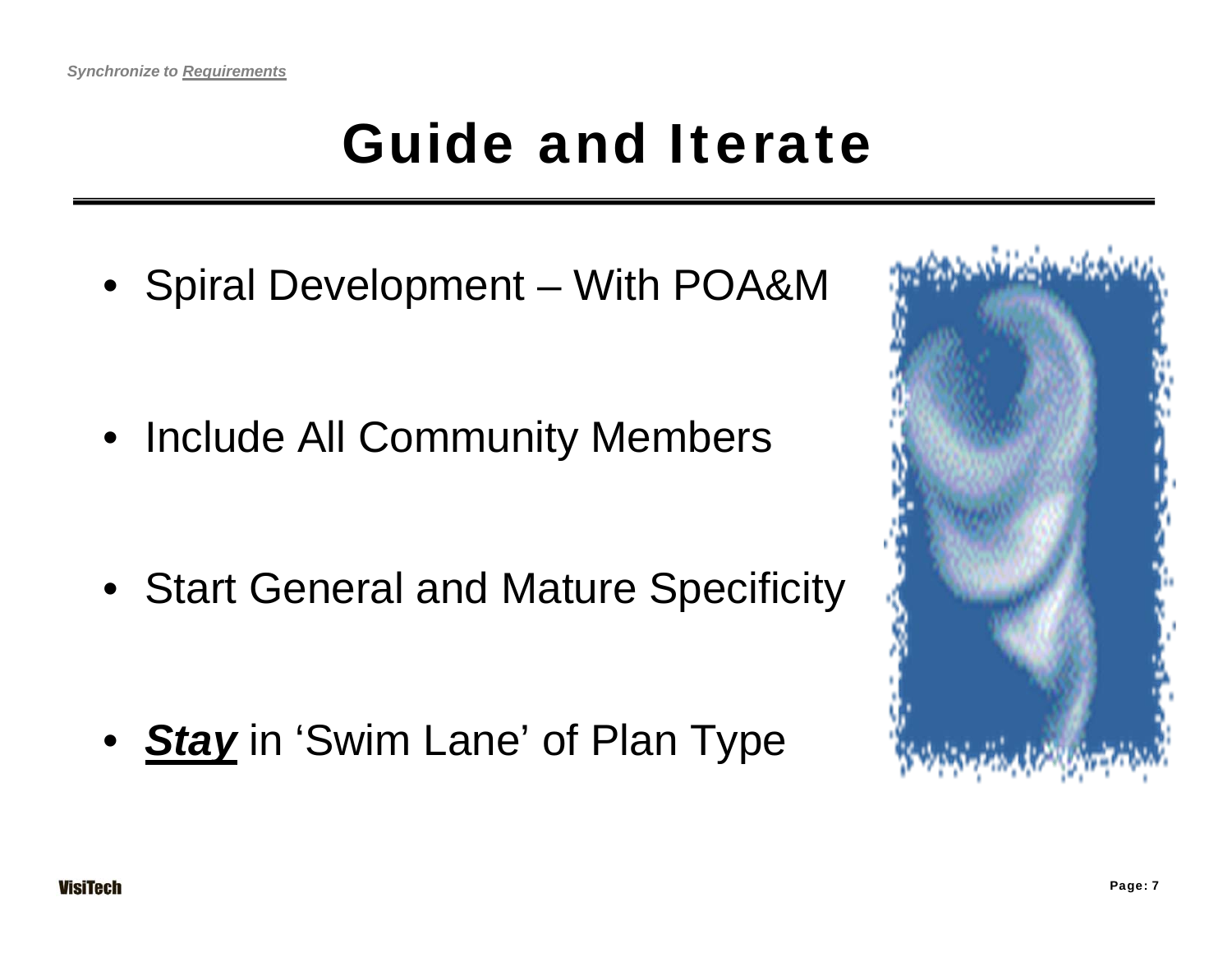## Interconnect to Other Documents

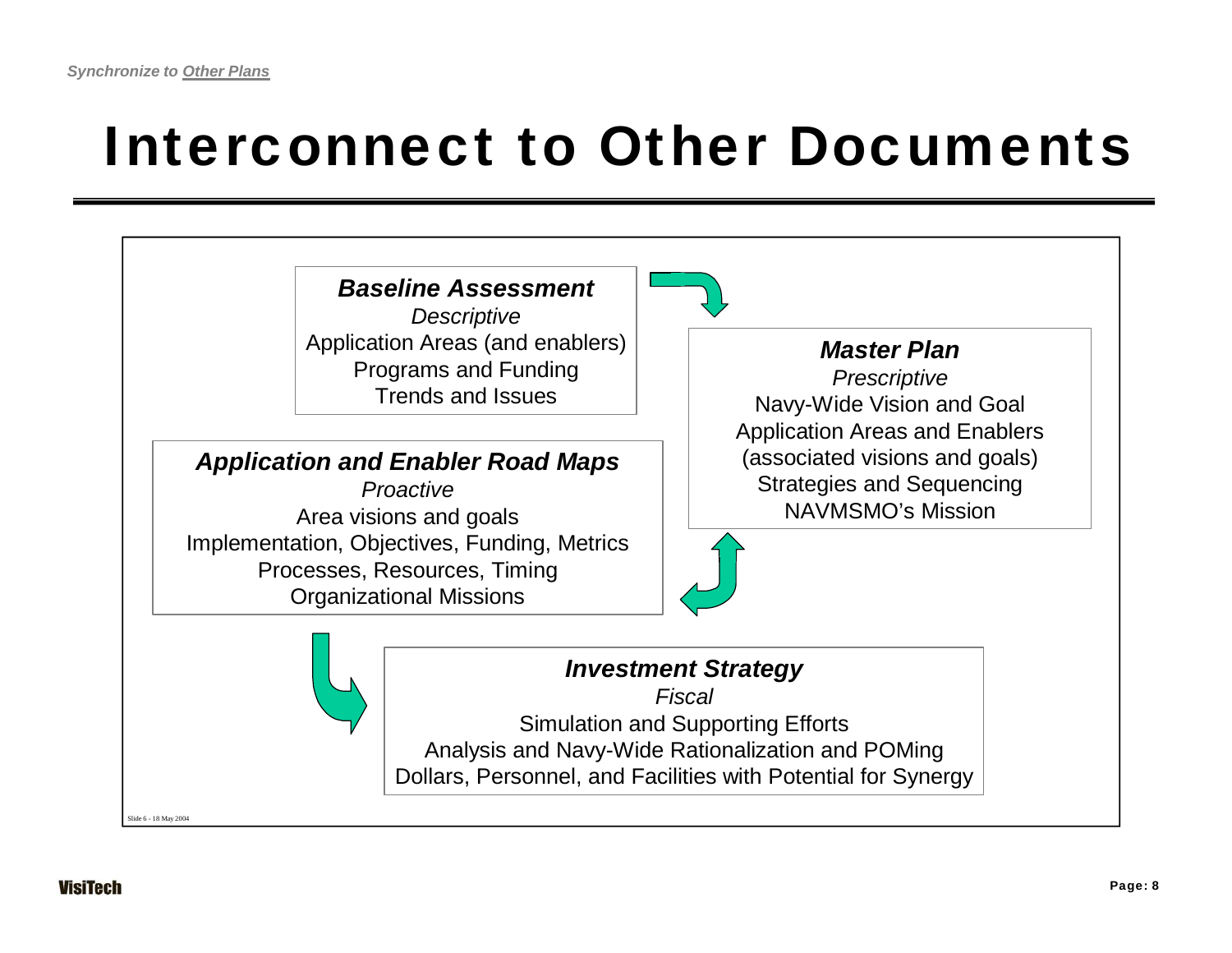# Account for External Activities

*External Depends…*

- Coalition, Joint, DoD, Other Service, …
- DHS, DoS, …
- Congressional, …
- Considering Each / All Can Improve the Plan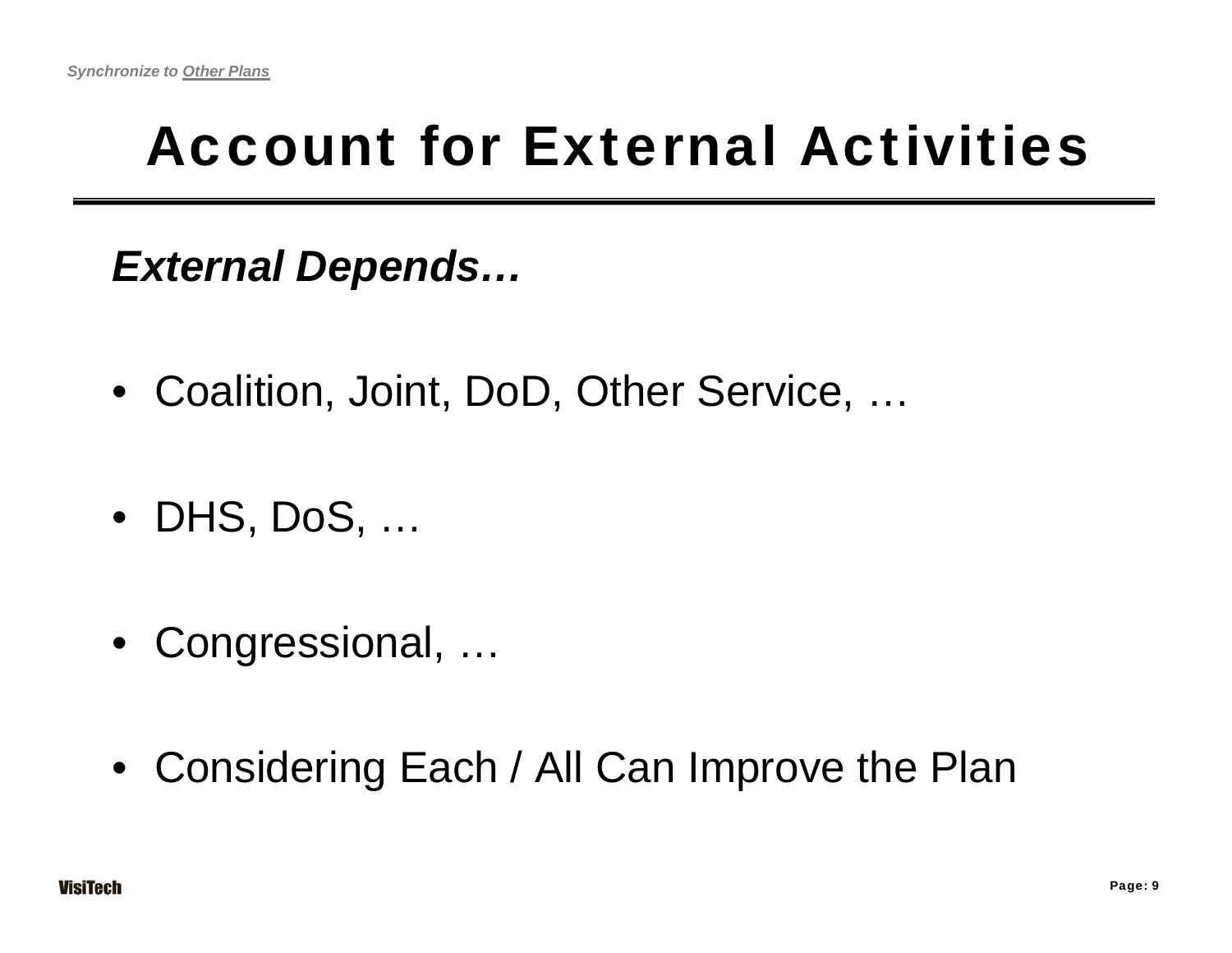# Define Terms and Timing!

| <b>Master</b><br><b>Plan</b><br>"5-25 yrs"                   | Vision $=$ Utility of simulation to the Navy Enterprise<br>Goals = Application and enabler sub-components of Navy-wide vision (long-term)<br>Strategy = Overall actions taken to reach vision and goals                                                                                                                                                                                             |
|--------------------------------------------------------------|-----------------------------------------------------------------------------------------------------------------------------------------------------------------------------------------------------------------------------------------------------------------------------------------------------------------------------------------------------------------------------------------------------|
| <b>Business</b><br><b>Plan</b><br>" $3-15 \,\text{yrs}$ "    | Vision = Contribution of simulation to application area or enabler (goals from above)<br>Goals = More specific application area or enabler components (mid-term)<br>Means = What needs to be done and process improvements<br>Mission = Relevant organizational roles and responsibilities                                                                                                          |
| <b>Road</b><br>Map<br>" $1-10$ yrs"                          | Goals = Application of M&S to meet systemic goals<br>Objectives = Activities and tasks required to achieve goals (mid / near-term)<br>Execution Approach = Means to accomplish goals and objectives (how, who, where)<br>Sequencing, Timing, Resources = Order, duration (when), and investments needed<br>Metrics = That reflect contribution / value and degree to which objectives have been met |
| <i><b>Implementation</b></i><br><b>Guide</b><br>" $1-3$ yrs" | Execution Approach = Specific steps / actions required (near / now-term)<br>Context = Application of individual standards, codes of best practice, and similar<br>$Product = A POA&M of capabilities that will be delivered over time$                                                                                                                                                              |
|                                                              | $\blacksquare$                                                                                                                                                                                                                                                                                                                                                                                      |

*and Strategic Plan, Investment Strategy, Program Plan, ...*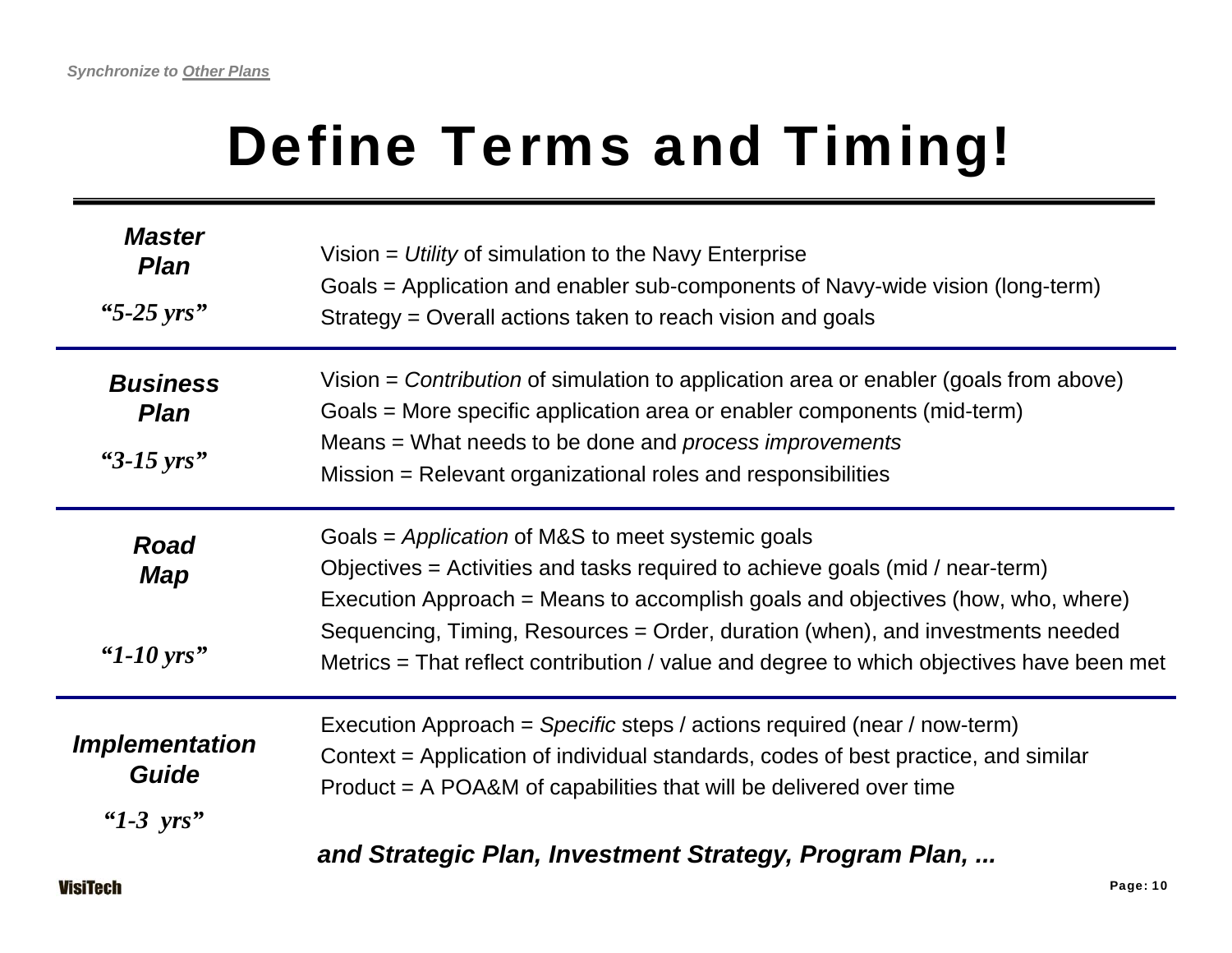# Implementing Processes

- $\bullet$  M&S Specific - *Technical*
	- Visualization, Data, Time Management
	- Languages (JAVA), Availability (SOA), etc.
	- Hardware / Distribution Alignment
- • M&S Context - *Requirements*
	- Information Technology, Soft/Hardware, etc.
	- R&D / S&T / ACTDs
	- Commercial Developments
- • M&S Relevant - *Users*
	- Involve End Users Early and Often
	- Understand and Reflect the Problem Context with the M&S Use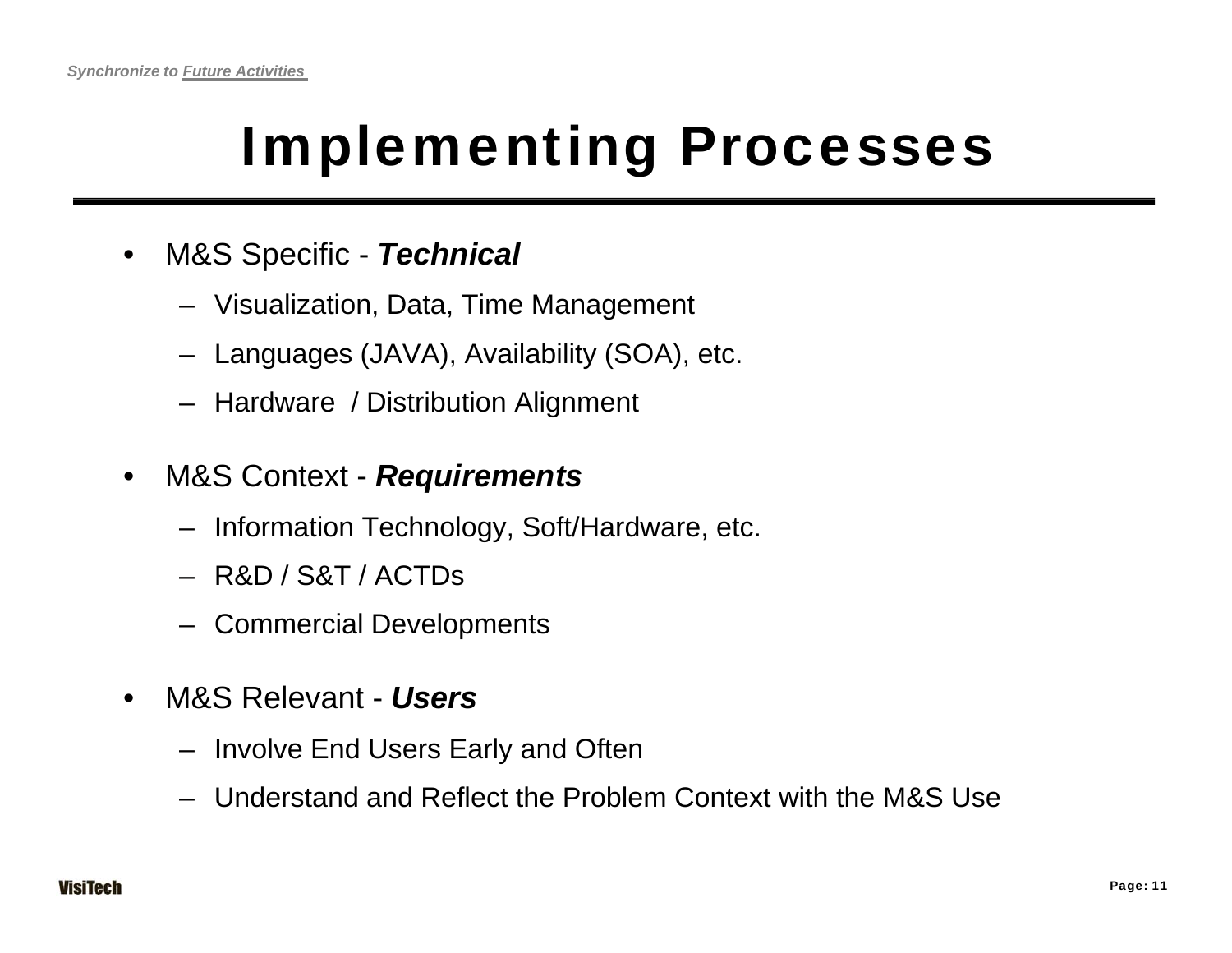# Incorporation of Data

- Good
- And Evolve, to…
- Good Enough

• "The perfect is the enemy of the good enough"

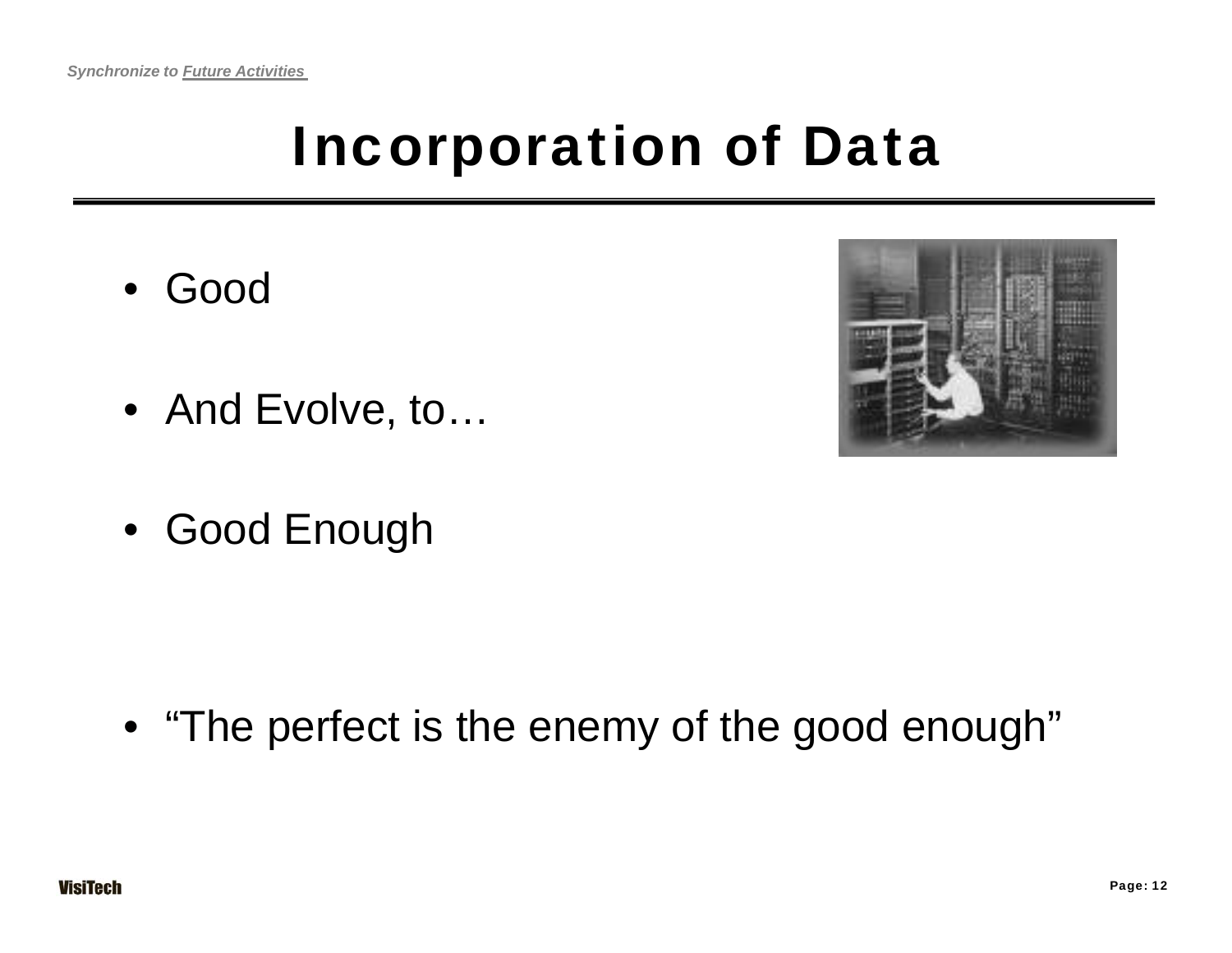# Integration of Leadership

• Involve Leader (s) – AMAP



• Develop Broad "Top Cover"

• Iterate / Promulgate Ideas, Plans, Policies

• Implement (Enforce) Directives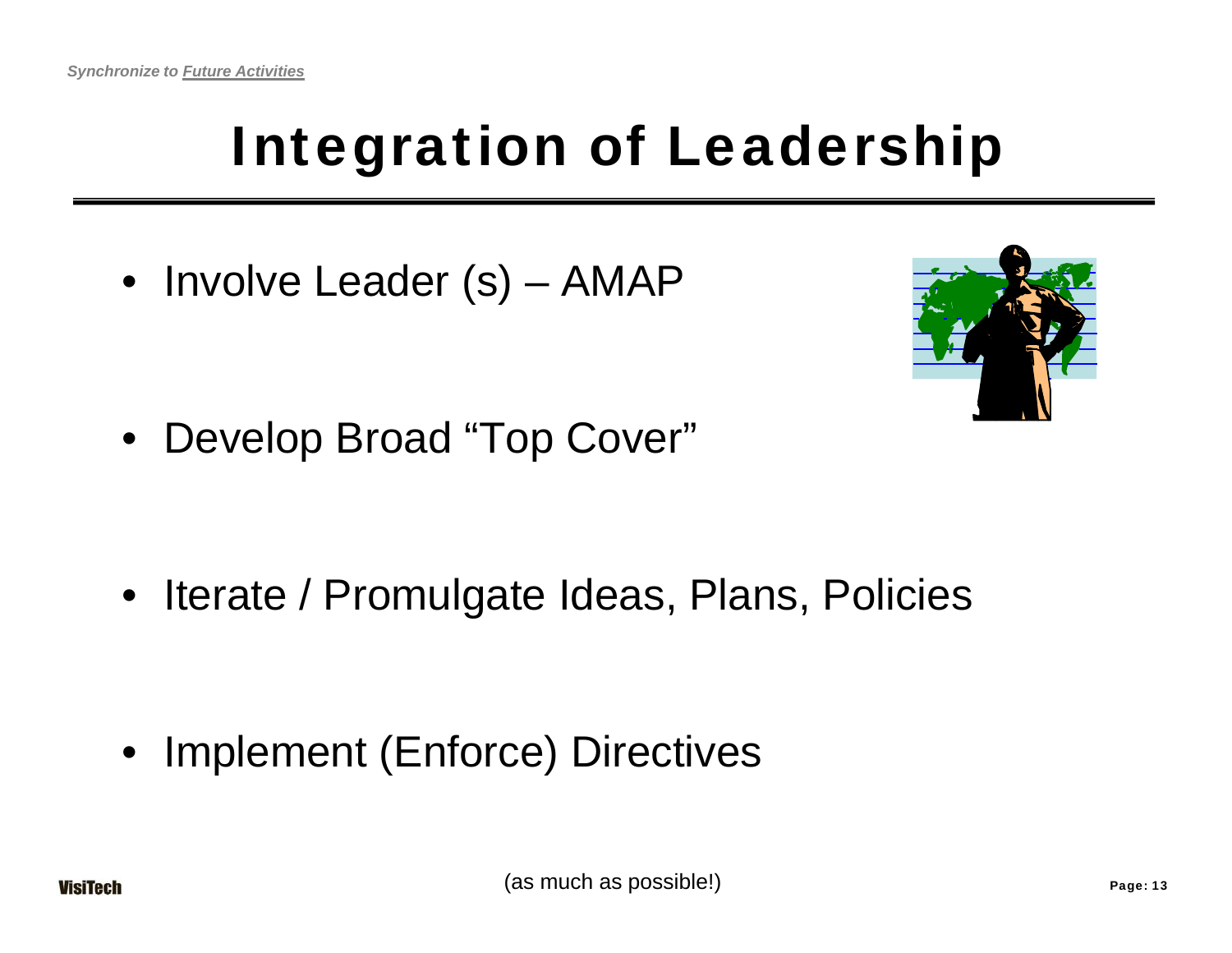#### Synchronizing M&S Plans Across Navy Acquisition Snapshot of Today

- The US Navy M&S Acquisition Community has
	- –Developed an M&S Business Plan Structure
	- –Using it as a foundation for an ASN(RDA) M&S Road Map
	- –RM includes Leadership, Infrastructure, and Similar
	- –RDA interacts with all Navy M&S Communities
	- *"Lead by Example While Gathering Steam"*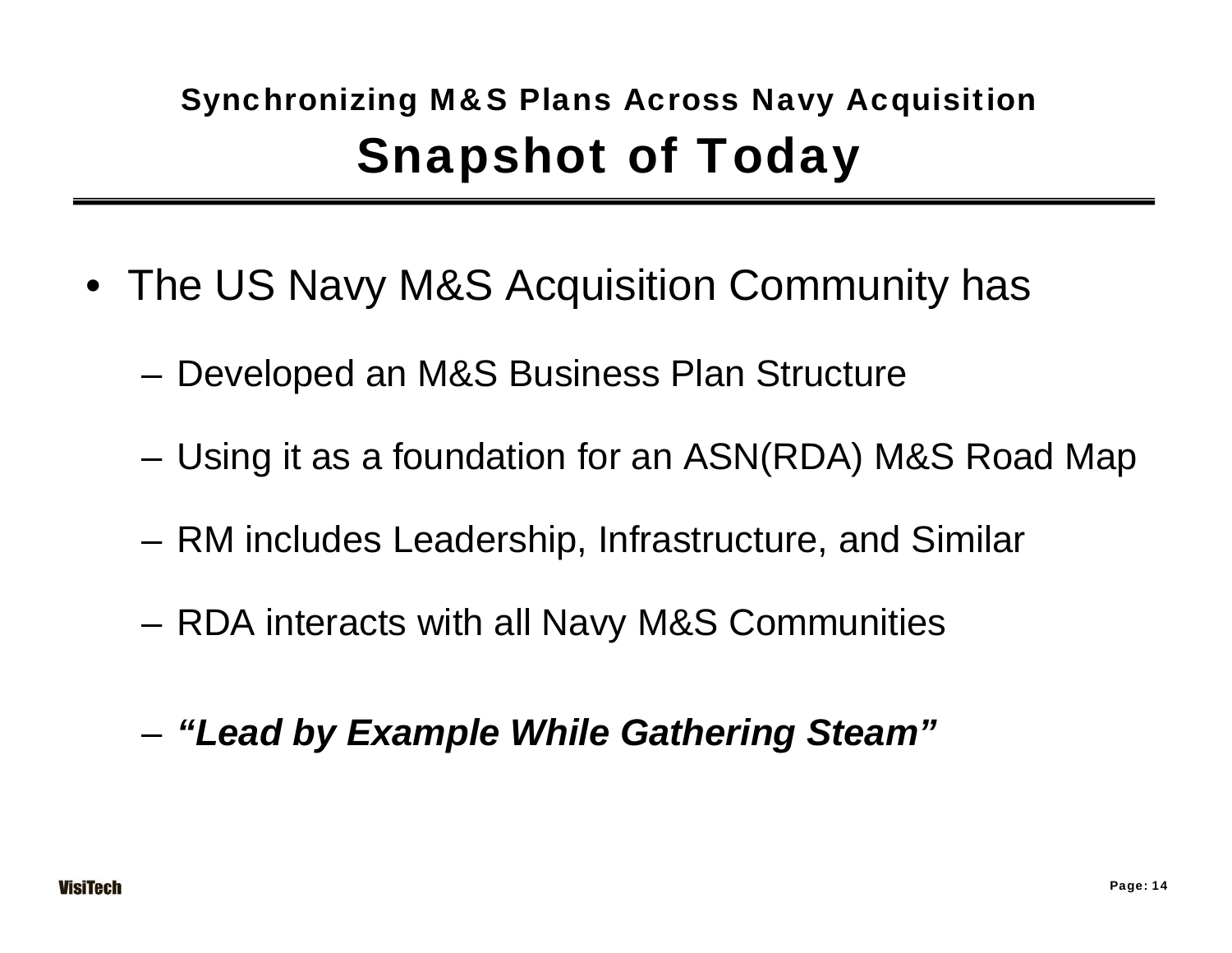#### Conclusion – Planning Can Establish

- •*"Shared vision / understanding of objectives*
- $\bullet$ *Commitment of the organization and its people*
- *Ability to partition complexity into actionable parts*
- $\bullet$ *Use of intermediate steps*
- *Application of proven methods and standards"\**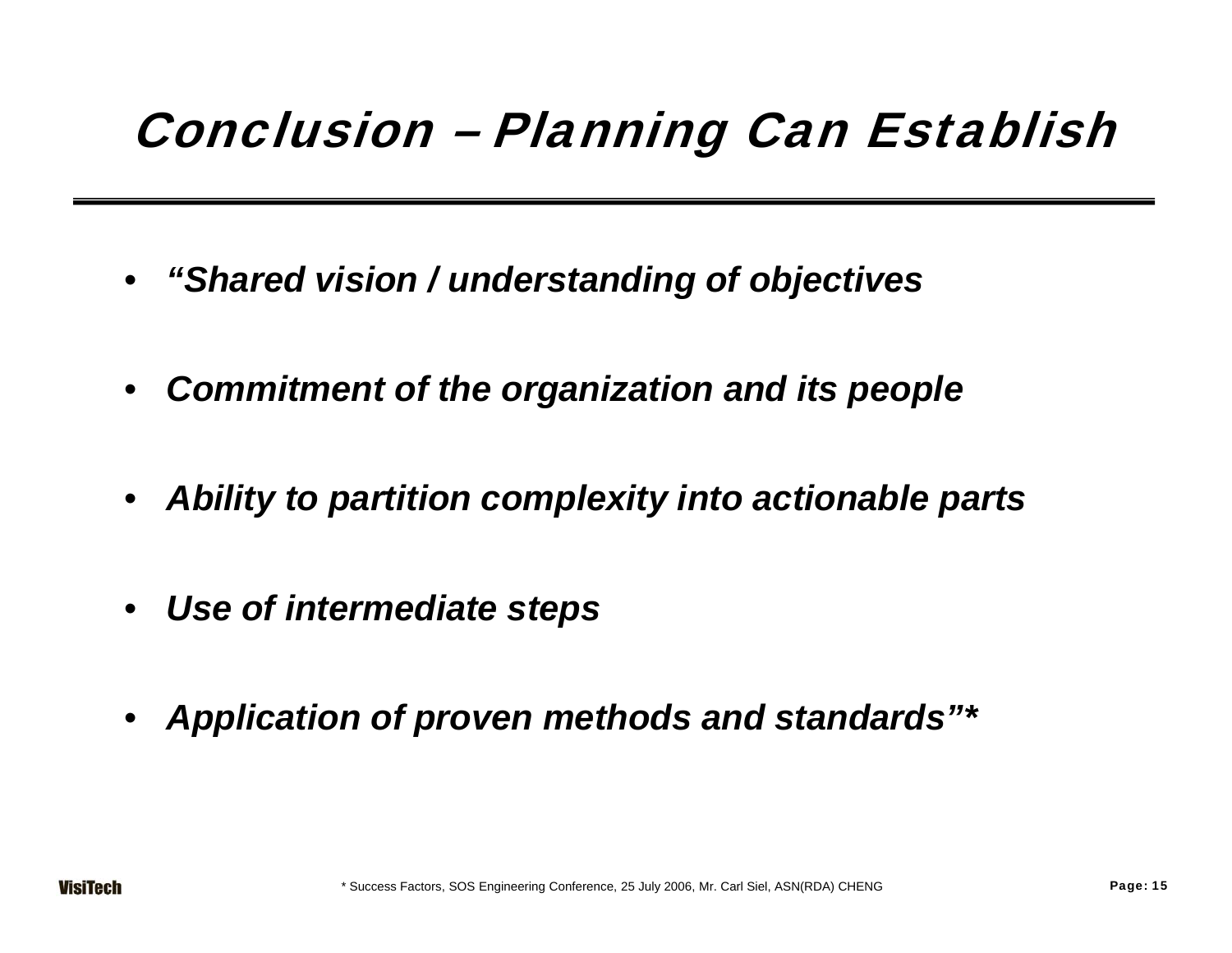#### Recommendation

#### •Plan!











#### •It's well worth the investment!

…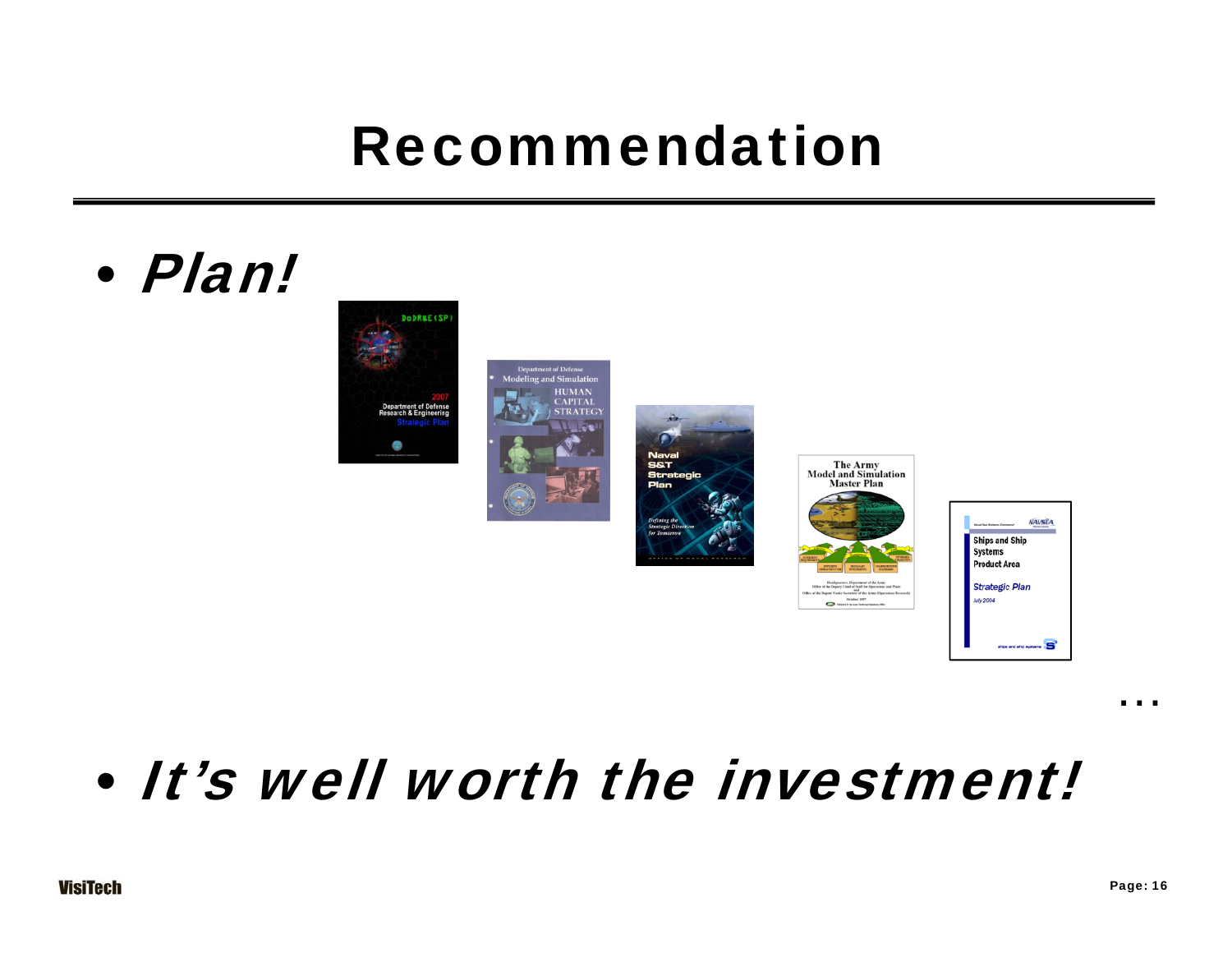#### Back-Up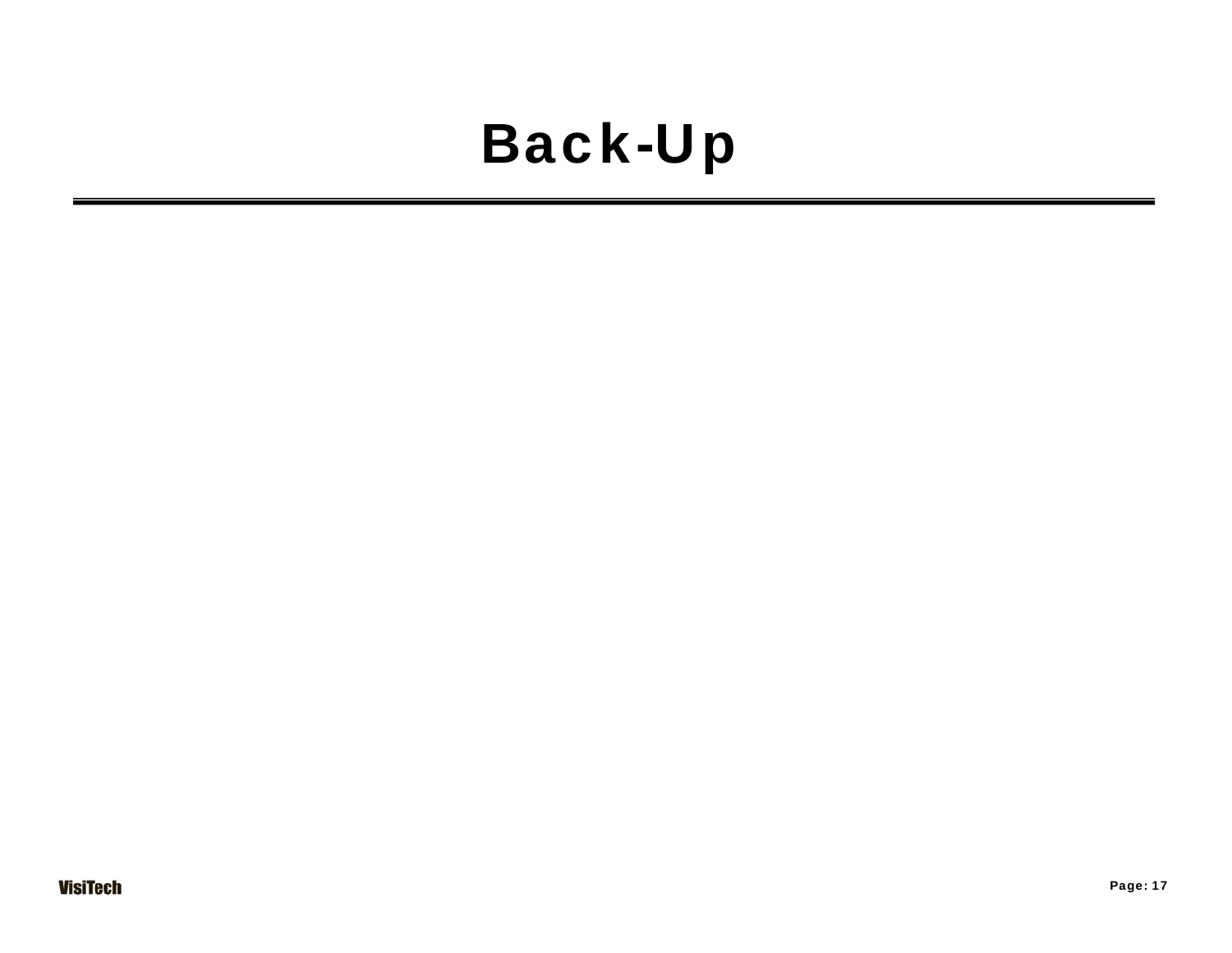#### Plans Promote...

- 1. Conversion of the vision, goals, and strategy found in the Master Plan into specific (executable) actions and objectives
- 2. Better meeting of requirements through articulation, projection, and understanding of needs and capabilities available to address them
- 3. System life-cycle cost reduction by efficiently meeting requirements and through enabler alignment, synergy, and integration
- 4. Identification of system, decision, and process prerequisites, precedence, dependence, and sequencing
- 5. Establishment of technology insertion and modernization points and ways to leverage other Service, Joint, Government, and private enterprise initiatives
- 6. Definition of current and needed funding levels, programmatics, and relevant performance metrics**\***
- 7. Capabilities development, acquisition, and deployment priorities and approaches
- 8. Identification of <u>organizational roles</u> and responsibilities and proposed changes and enhancements